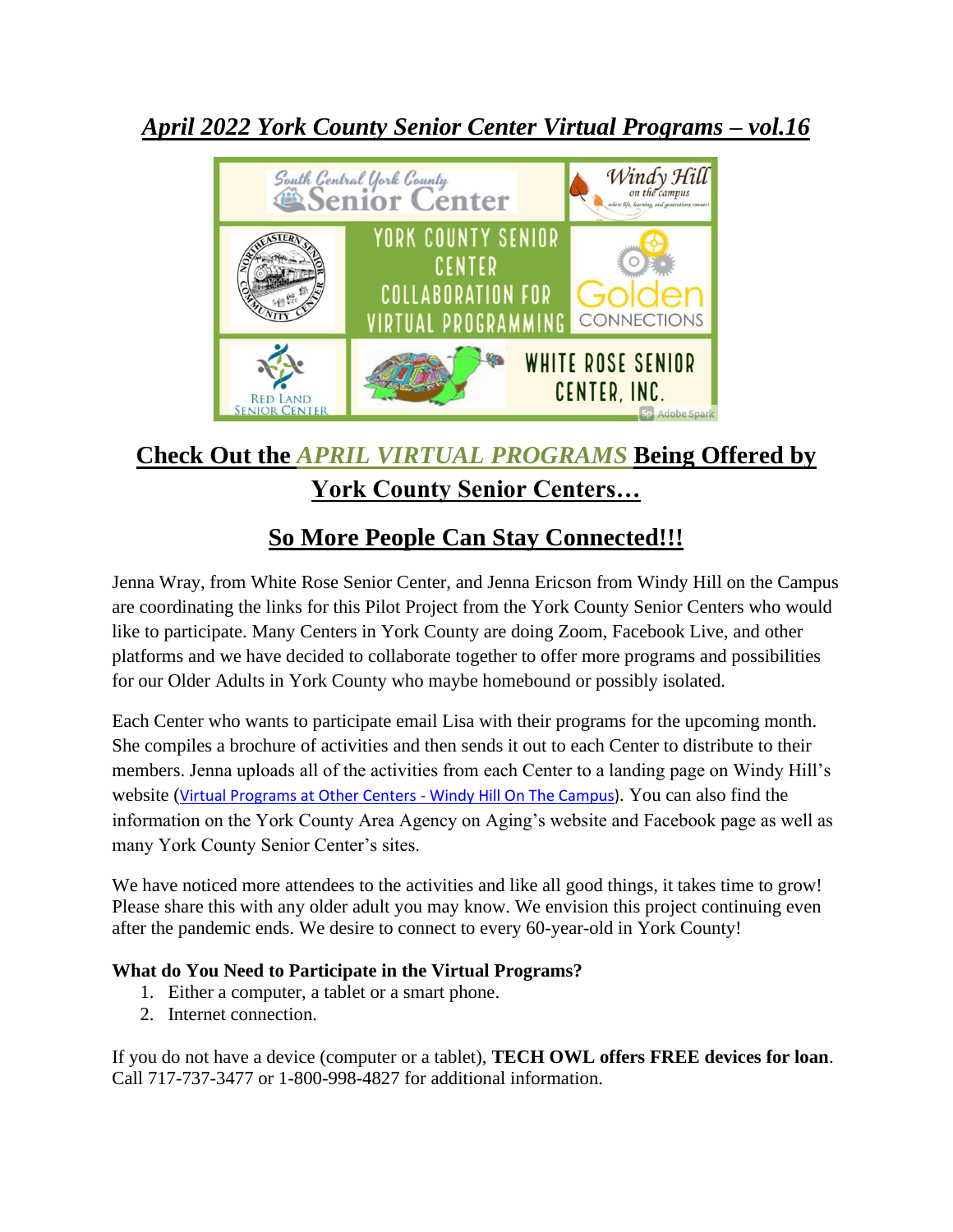# **Borrow** aniPad, a computer, gadgets and more

If you or someone you know:

- · lives in Pennsylvania and
- · is a senior citizen, or
- has adisability

TechOWL can help you try out new equipment for free.





Your local TechOWL specialist will:

- Work with you to select the right device.
- Load the software and apps that you need and want.
- Support and teach you throughout the process.

All devices can be borrowed for 4 weeks with an option for longer.

Don't miss out on important visits with your doctors, grandchildren and friends, especially during this time.

More information about the Assistive Technology Lending Library program can be found on the TechOWL website:

More information about the Assistive Technology Lending Library program can be found on the TechOWL website: https://techowlpa.org/library/

ORCONTACT: Tel 800-204-7428 (voice) Email







Institute on Disabilities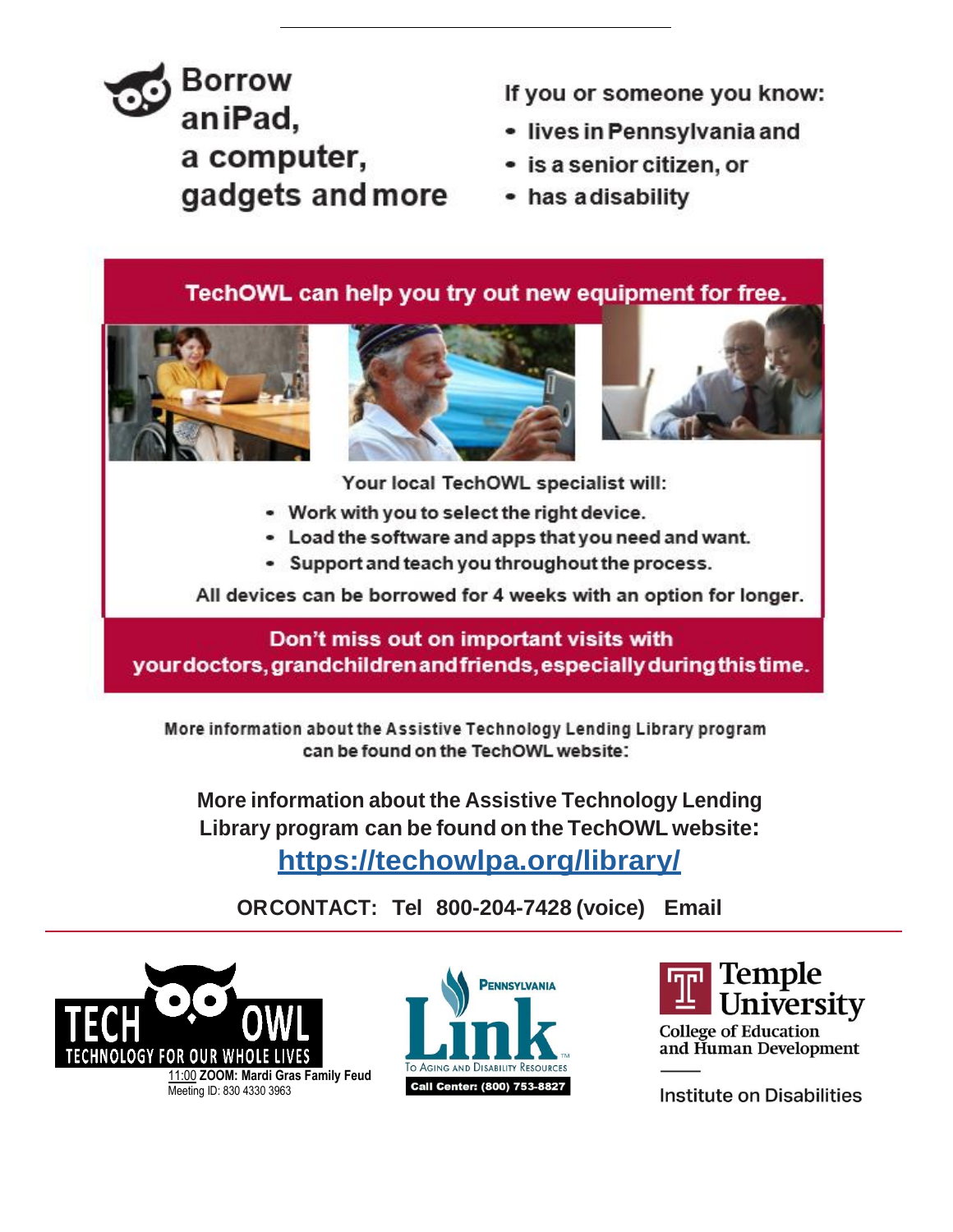| <b>Monday</b>                                                                                                 | <b>Tuesday</b> | Wednesday                                                                                                                                           | <b>Thursday</b> | <b>Friday</b>                                           |
|---------------------------------------------------------------------------------------------------------------|----------------|-----------------------------------------------------------------------------------------------------------------------------------------------------|-----------------|---------------------------------------------------------|
|                                                                                                               |                |                                                                                                                                                     |                 | 1<br><b>No Meals Served</b>                             |
| $\overline{\mathbf{4}}$                                                                                       | $5\phantom{1}$ | $6\phantom{1}6$                                                                                                                                     | $\overline{7}$  | $\boldsymbol{8}$                                        |
|                                                                                                               |                | 2:00 ZOOM: Easter Family Feud<br>Meeting ID: 830 4330 3963<br>Password: free                                                                        |                 | 12:00 Facebook Live: Easter<br>Raffle Winners Announced |
| 11                                                                                                            | 12             | 13                                                                                                                                                  | 14              | 15                                                      |
| <b>Coloring Contest Handout</b><br>(Return by 4/19, email<br>enna@whiteroseseniorcenter.org<br>for your copy) |                |                                                                                                                                                     |                 | HE IS RISEN!                                            |
| 18                                                                                                            | 19             | 20                                                                                                                                                  | 21              | 22                                                      |
|                                                                                                               |                | 9:00 Newsletter Trivia Due (email<br>ienna@whiterroseseniorcenter.or<br><b>g</b> )<br>12:00 Facebook: Newsletter Trivia<br><b>Winners Announced</b> |                 | $\mathbf{E} = \mathbf{E} \times \mathbf{E}$             |
|                                                                                                               |                |                                                                                                                                                     |                 |                                                         |
| 25                                                                                                            | 26             | 27                                                                                                                                                  | 28              | 29                                                      |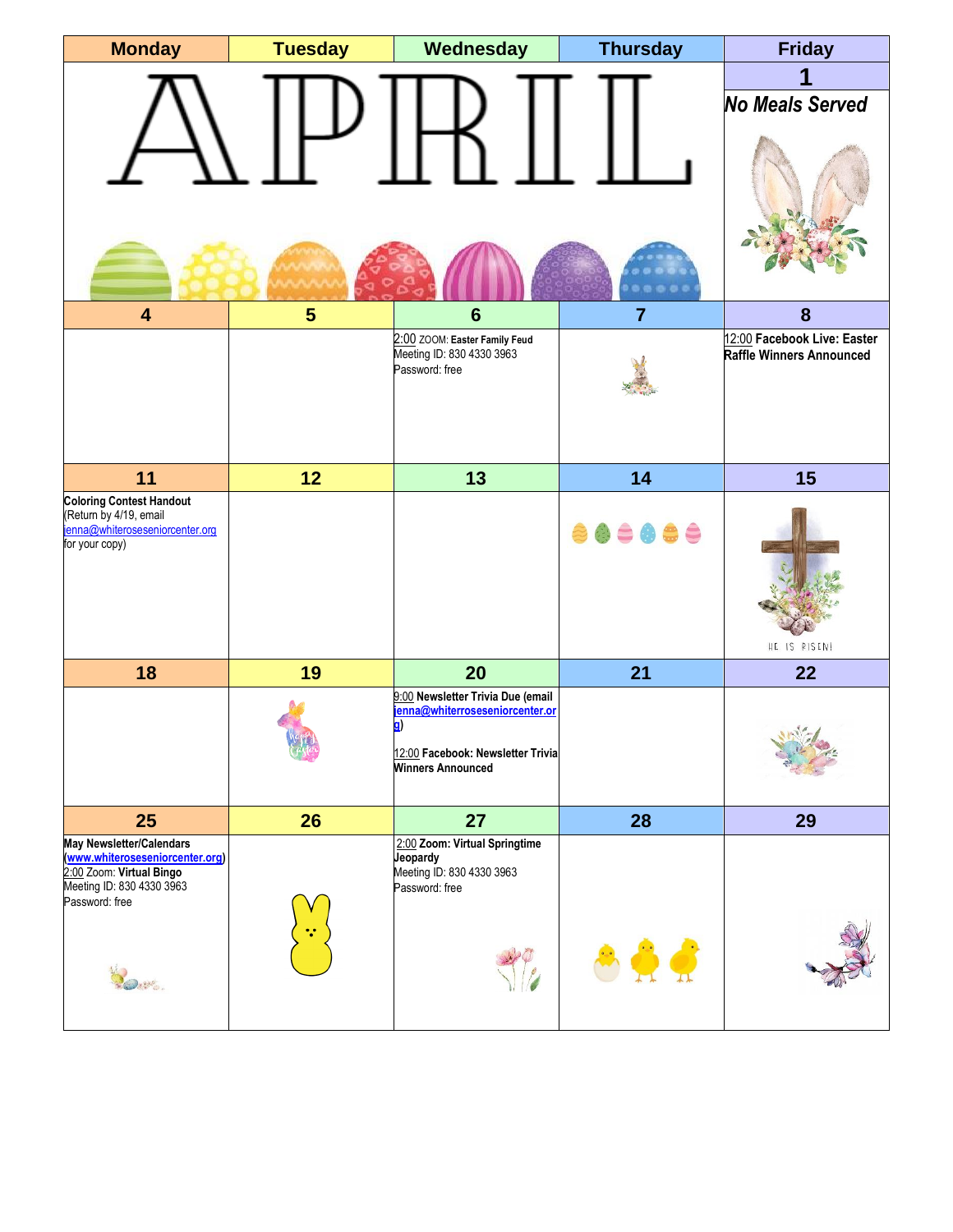**Wednesday April 6th** 2:00 **ZOOM**: **Easter Family Feud** Meeting ID: 830 4330 3963 Password: free



**Monday April 11th Coloring Contest Handout** (Return by 4/19, email [jenna@whiteroseseniorcenter.org](mailto:jenna@whiteroseseniorcenter.org) for your copy)

### **Wednesday April 20**

**Newsletter Trivia Due: email [jenna@whiterroseseniorcenter.org](mailto:jenna@whiterroseseniorcenter.org)** 12:00 **Facebook: Newsletter Trivia Winners Announced** 

**Monday April 25th May Newsletter/Calendars [\(www.whiteroseseniorcenter.org\)](http://www.whiteroseseniorcenter.org/)**  2:00 Zoom: **Virtual Bingo**

Wednesday April 27<sup>th</sup> 2:00 **Zoom: Virtual Springtime Jeopardy**

Meeting ID: 830 4330 3963 Password: free







White Rose Senior Center, Inc. **YORK, PA. 17403 BROAD** 717-843-9704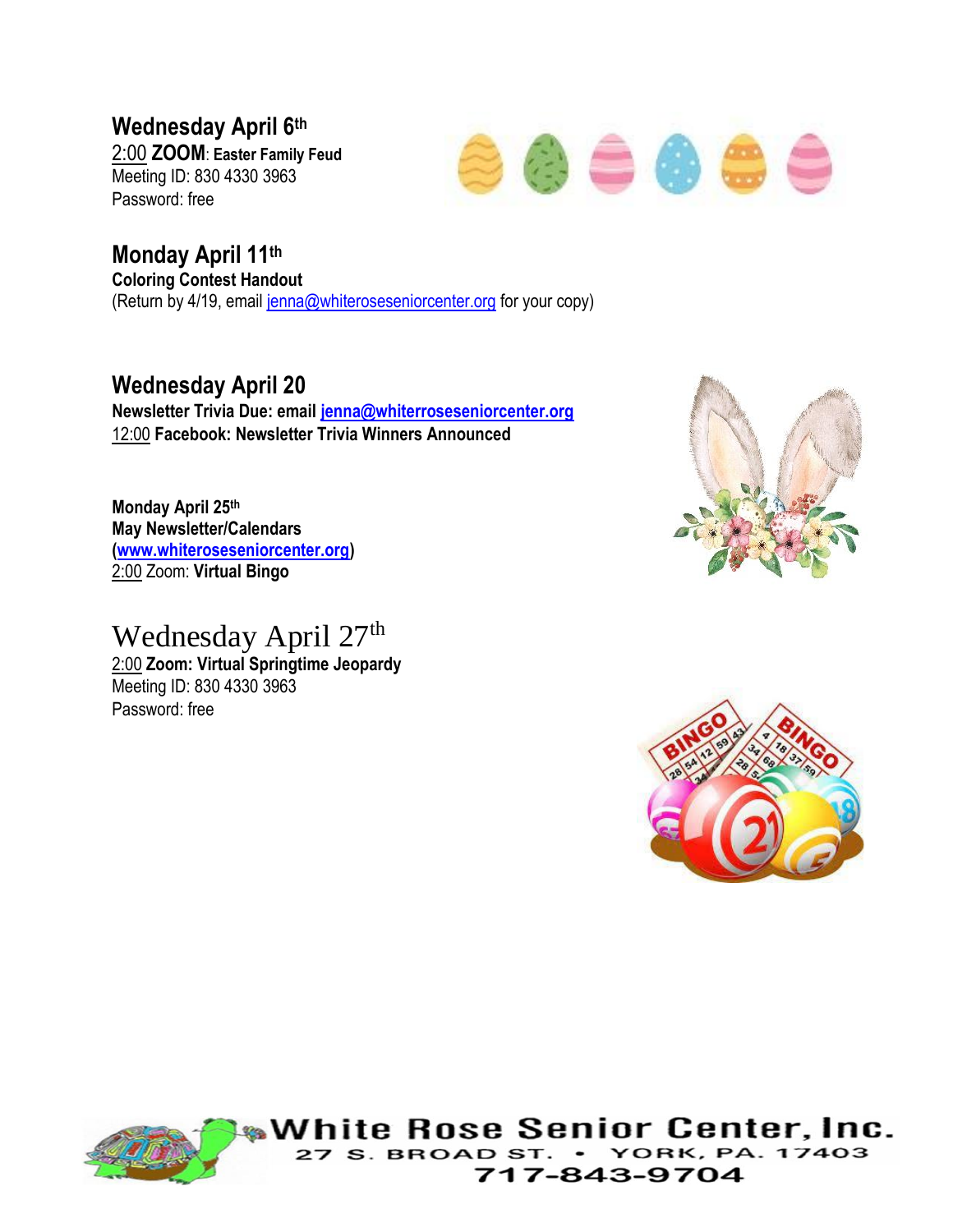

*Executive Director*: Tammy Miller

Normal business hours: Monday – Friday: 8:30 am – 2:30

1472 Roth's Church Road, Spring Grove, PA 17362 717-225-0733 [windyhillonthecampus.org](https://d.docs.live.net/b76e7d8e4a28f865/Documents/Virtual%20Programming/windyhillonthecampus.org) Facebook: [facebook.com/windyhillotc](https://d.docs.live.net/b76e7d8e4a28f865/Documents/Virtual%20Programming/facebook.com/windyhillotc)

# **April Virtual Programs**

| <b>Mondays</b>            | <b>Tuesdays</b> | Wednesdays                | <b>Thursdays</b>       | <b>Fridays</b>            |
|---------------------------|-----------------|---------------------------|------------------------|---------------------------|
| $9$ am $-$ Zoom           | $9 am - Zoom$   | 11 am - Facebook Live     | $9$ am $-$ Zoom        | $9:00$ am $-$ Zoom        |
| T'ai Chi Chih             | <b>Silver</b>   | <b>Chair Exercise</b>     | <b>Silver Sneakers</b> | <b>Cardio Boxing</b>      |
| Meeting ID:               | <b>Sneakers</b> |                           | <b>Classic</b>         |                           |
| 814 3316 9989             | <b>Classic</b>  | Facebook.com/windyhillotc |                        | Meeting ID:               |
| Passcode: 1472            |                 |                           | Meeting ID:            | 327 891 3252              |
|                           | Meeting ID:     |                           | 821 3661 1618          | Passcode: 4xuDHP          |
|                           | 821 3661 1618   |                           | Passcode: 1472         |                           |
|                           | Passcode: 1472  |                           |                        |                           |
| $11$ am $-$ Facebook      |                 |                           | 12:30 pm $-$           | 11 am - Facebook Live     |
| <b>Chair Exercise</b>     |                 |                           | Zoom                   | <b>Chair Exercise</b>     |
|                           |                 |                           | <b>Hatha Yoga</b>      |                           |
| Facebook.com/windyhillotc |                 |                           | Meeting ID:            | Facebook.com/windyhillotc |
|                           |                 |                           | 827 1847 4772          |                           |
|                           |                 |                           | Passcode: 1472         |                           |
|                           |                 |                           |                        |                           |